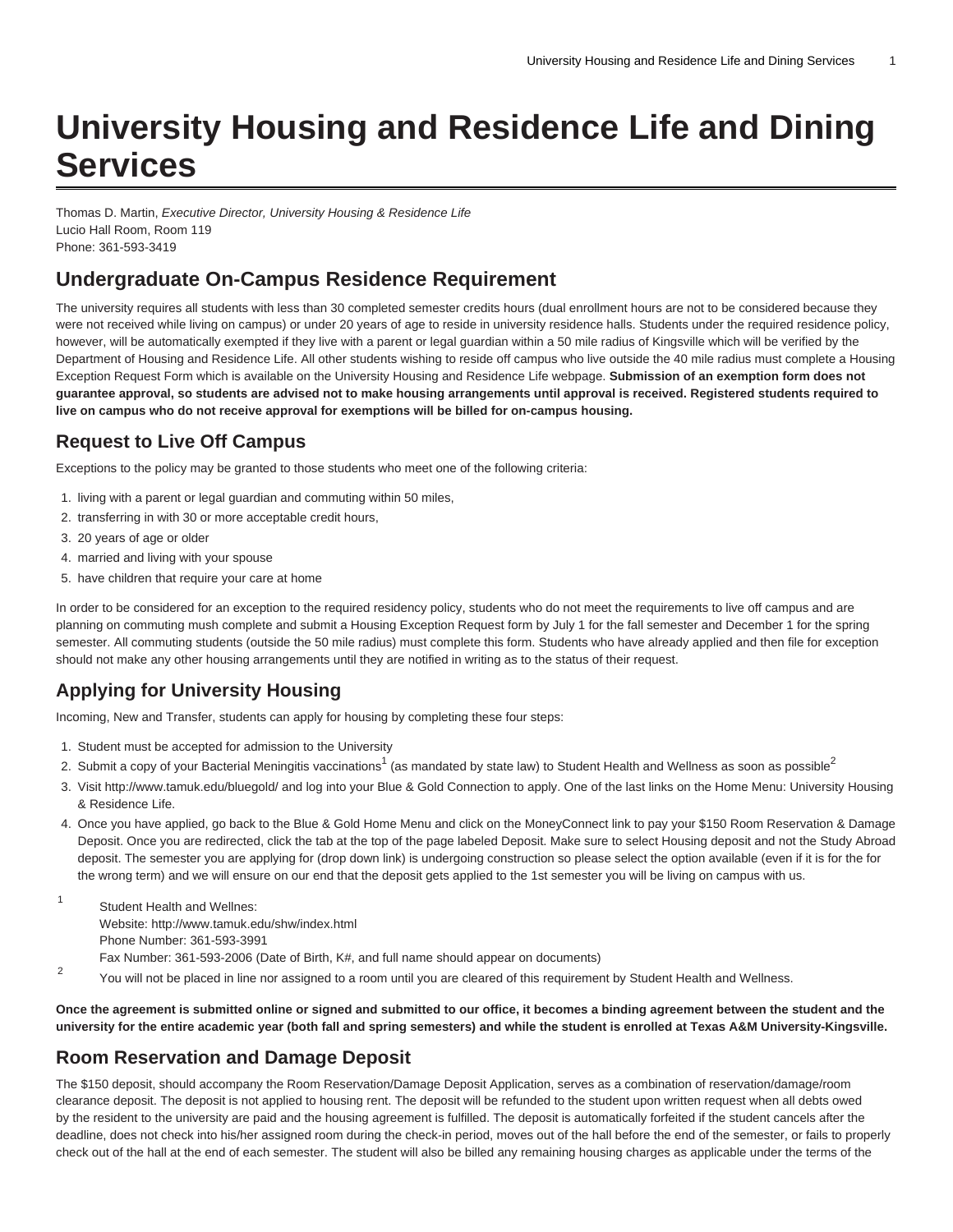agreement. The previous charges, plus other damages or assessments left unpaid at the time the student leaves Texas A&M University-Kingsville Department of University Housing and Residence Life will be deducted from the \$150 deposit. Failing to submit a deposit will result in \$150 room reservation charge added to your student account.

#### **Cancellation Dates**

Should there be a change in plans to attend Texas A&M University-Kingsville, written notice of cancellation must be received by the Department of University Housing and Residence Life on or before the following deadlines in order to receive a refund of \$100 of the Housing Deposit.

| <b>Semester</b>        | <b>Deadline</b> |
|------------------------|-----------------|
| <b>Fall Semester</b>   | July 1          |
| <b>Spring Semester</b> | December 1      |
| Summer I               | May 1           |
| Summer II              | June 1          |

Written cancellation requests may be received in person, by email ([residencelife@tamuk.edu](mailto:residencelife@tamuk.edu)), or by mail to the:

Department of University Housing and Residence Life 700 University Blvd., MSC 108 Kingsville, TX 78363-8202

Notification submitted to other departments other than the Department of University Housing and Residence Life does not comply with this requirement; and thus requested action cannot be assured.

Termination/Cancellation after the Semester Deadline for 1st Time Applicants and Returning Residents: A Housing Exception Request Form must be submitted and if approved, the \$150 housing deposit will be forfeited.

| <b>Effective Date of Cancellation</b>       | <b>Cancellation Charge</b> |
|---------------------------------------------|----------------------------|
| On or Before Semester Deadline              | \$50                       |
| After Semester Deadline (Between 1-30 Days) | $$550^2$                   |
| After Semester Deadline (After 30+ Days)    | $$650^3$                   |

1 \$50 of your Housing Deposit will be forfeited.

- $\overline{2}$ A Housing Exception Form must be submitted and if Approved the housing deposit will be forfeited and your Blue and Gold Student Account will be charged \$400 for Liquidated Damages.
- 3 A Housing Exception Form must be submitted and if Approved the housing deposit will be forfeited and your Blue and Gold Student Account will be charged \$500 for Liquidated Damages.

# **Traditional-Style Residence Halls**

Rooms in each residence hall accommodate two students. Each hall has a laundry room, vending area, small kitchen and common lobby available for student use. Housing rates are listed at the end of this section. Rules governing residence hall living and dining room conduct are set forth in the Student Hand-book and Residence Life Guidebook.

**J. C. Martin Jr. Hall** is a three-story co-ed, air-conditioned residence hall. It houses 400 students. The hall has a large lounge/TV area, a study room, and a workout room. Room furnishings include two beds and a chest of drawers, a built-in desk and bookcase, two closets and two Ethernet ports. Central bathroom facilities are located on each wing. Martin Hall has an outdoor courtyard which includes a basketball half court and a sand volleyball court.

**John F. Lynch Hall** is a two-story, air-conditioned hall for 200 women. It is located across the street from the Memorial Student Union. The hall has a large lounge/TV area and a study room. Room furnishings include two height adjustable, desks and bookshelves, two chairs, a chest-of-drawers, two closets and two Ethernet ports. Lynch Hall features suite style restrooms.

# **Suite-Style Residence Halls**

Suite-style design consists of a two or four bedroom unit; while rooms are private, residents share a living room, kitchenette and one or two bathroom(s). In addition, cable television is provided in each bedroom and living room. Residents also have access to wireless Internet, study labs, a large lounge and meeting rooms, on-site mailboxes and conveniently located administrative offices.

**Mesquite Villages West – Home of the Honors College** opened in the Fall of 2011. Mesquite Village West is a four-story, 98,000 square feet co-ed residence hall, housing 286 beds, with a two and four bedroom unit suite-style design with first priority assigned to students who have been accepted into the Honors Program. Mesquite Village West is located across from Lucio Hall.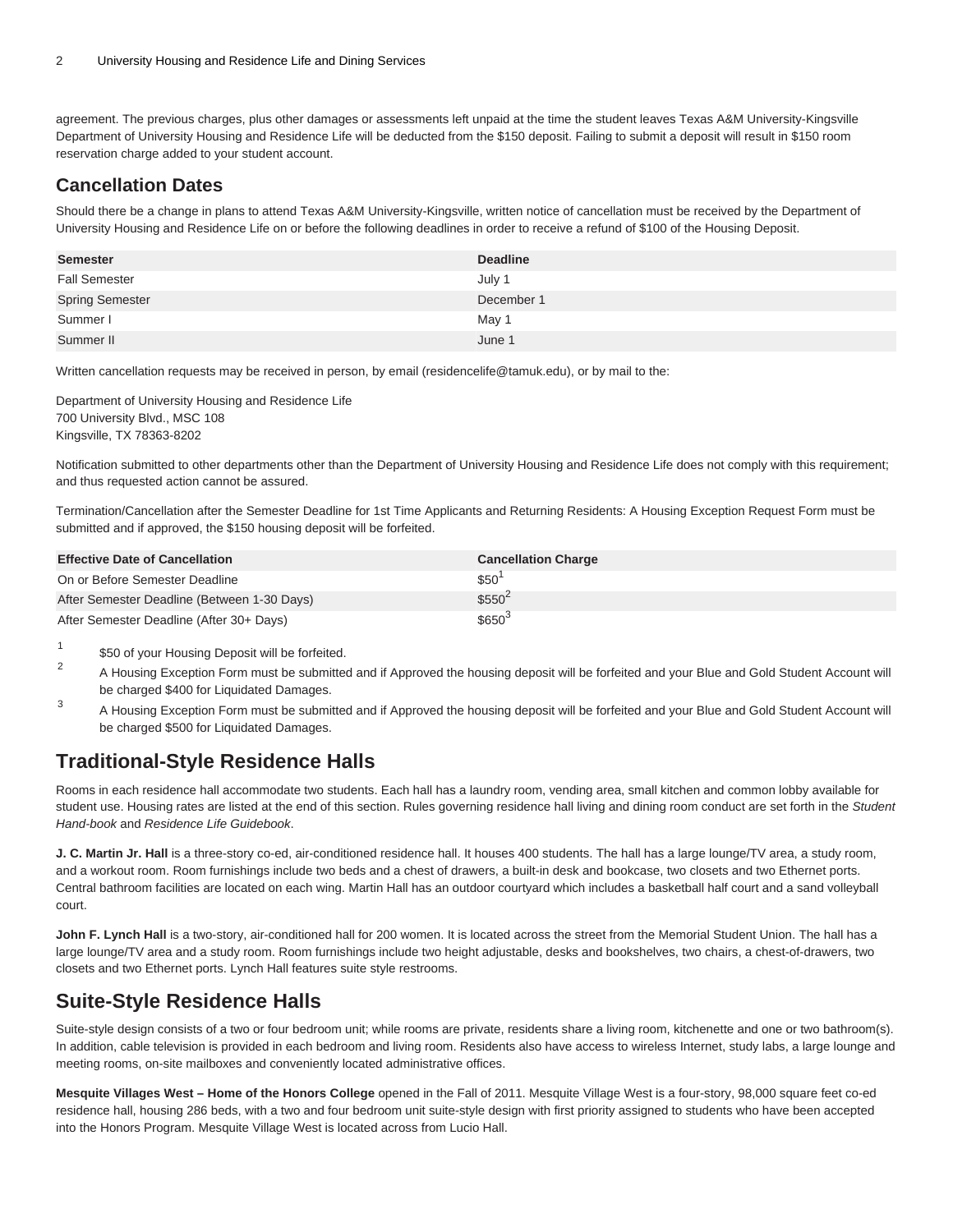Eduardo and Josefa Lucio Hall opened in the Fall of 2009. It is a four-story, 210,000 square feet co-ed residence hall, housing 600 beds, with a two and four bedroom suite-style design. Lucio Hall is located across from Martin Hall.

#### **Meal Plans**

Students who are under 21 years old are required to purchase a meal plan in addition to housing. During the fall and spring semesters, the student may select from a variety of meal plans on the housing agreement. Any changes to the student's initial meal plan selection must be made within seven days after check-in. (This does not include the block plan, which cannot be changed.) Requests for changes to the meal plan are handled at the University Housing and Residence Life Office.

#### **Room and Meal Plan Payment Procedures**

Upon being assigned to a residence hall, the room and meal plan fees will be added to the student's account (which includes tuition and other student fees). It shall be the student's responsibility to make prompt arrangements for payment by one of the following two options:

PAYMENT OPTION 1. The student may choose to pay and/or use financial aid to pay student account balance in FULL on or before the payment due date.

**PAYMENT OPTION 2.** TUITION, FEES, ROOM & BOARD - FALL and SPRING SEMESTERS ONLY (excluding mini intersession terms) – The student may choose to pay balance on the Installment Payment Option by the payment deadline. TAMUK offers a Deferred (4–Payment) Installment Plan that covers the cost of all outstanding tuition, room, board, and mandatory fees.

- The student can enroll for this option online through [MoneyConnect](https://moneyconnect.tamuk.edu/C20209_tsa/web/login.jsp) and \$100.00 down payment must be made at the time of enrollment in the plan. The student can pay and/or use financial aid award to cover the first installment of 25% of balance.
- The non–refundable payment plan setup fee of \$30.00 will be calculated into the installment payments.
- The student will pay the remaining installment payments on or before the due date specified for each installment.
- A \$15.00 late fee will be assessed for each installment payment that is late.
- INSTALLMENT AMOUNTS MAY CHANGE over time to account for any new charges, payments, or financial aid adjustments.

If a scheduled payment becomes delinquent, notification will be forwarded to stop meals. **The student will still be responsible for paying for meals that have been stopped because of non-payment.** Students who have their meals stopped for non-payment are encouraged to meet with the business services manager, whose office is located in the Business Office at College Hall, to discuss payment arrangements. No credit will be allowed for nights not spent in the hall or meals missed. Meal plans are not transferrable from one person to another. Students who purchase a meal plan will be issued meal privileges on their student ID card. It is the student's responsibility to promptly make arrangements to pay room and board fees in order to obtain and maintain meal privileges. Failure to obtain an ID card/meal privileges does not exempt the student from the obligation to pay the full amount for room and board fees due. The student will be charged a replacement fee for the loss of the ID card. Replacements are obtained at the ID Center located in the Memorial Student Union.

A "hold" will be placed on the student's records for delinquent payments. A student will not receive his/her grades, transcript or be allowed to register for future semesters until such hold is cleared. Non-payment will also result in loss of future housing privileges. Failure to pay account in full by the end of each contracted semester or session will result in the student's account being referred to the University Collection Department to begin collection procedures. The student will be responsible for all collection fees and enforcement, in addition to the original student account balance due that is sent to collections.

# **Miscellaneous Housing Information**

- 1. The university will make all residence hall and room assignments and reassignments as necessary. The university cannot guarantee assignment to a particular hall or a specific roommate. First priority of residence hall assignment is given to students who have resided in university housing the preceding long semester and contracted to return to the halls. Second priority of residence hall assignment is given to new applicants based on the date that the housing agreement, housing deposit and bacterial meningitis record are received in the University Housing and Residence Life Office. All applicants must be accepted to the university before a housing assignment can be made. In the event that hall reservations reach capacity, overflow students will be assigned to temporary assignments in other areas as long as space is available. Students will be reassigned as regular housing becomes available. Not placing a deposit or submitting incomplete agreement forms can also delay the assignment process.
- 2. All students are initially assigned a roommate at the beginning of the semester. Should a student's roommate not check-in to the hall, that student will be requested to consolidate with another person.
- 3. Specific roommate requests are accommodated as possible. Students with roommate preferences must mutually request each other on the housing agreement, request the same hall and include their prospective roommate's ID number. Both agreements must also be received by the May 1 priority deadline (for fall semester assignment). Not being admitted to the university, not placing a deposit or submitting incomplete forms can also delay assignment.
- 4. Due to space limitations, private rooms cannot be reserved in advance. Private rooms are assigned from a waiting list after the 12th class day if space is available. There is an additional charge for a private room. The university does reserve the right to place two people in a room that has been assigned as a private room if space is needed. A refund will be made to the person who has paid for a private room (prorated from date the private room is relinquished).